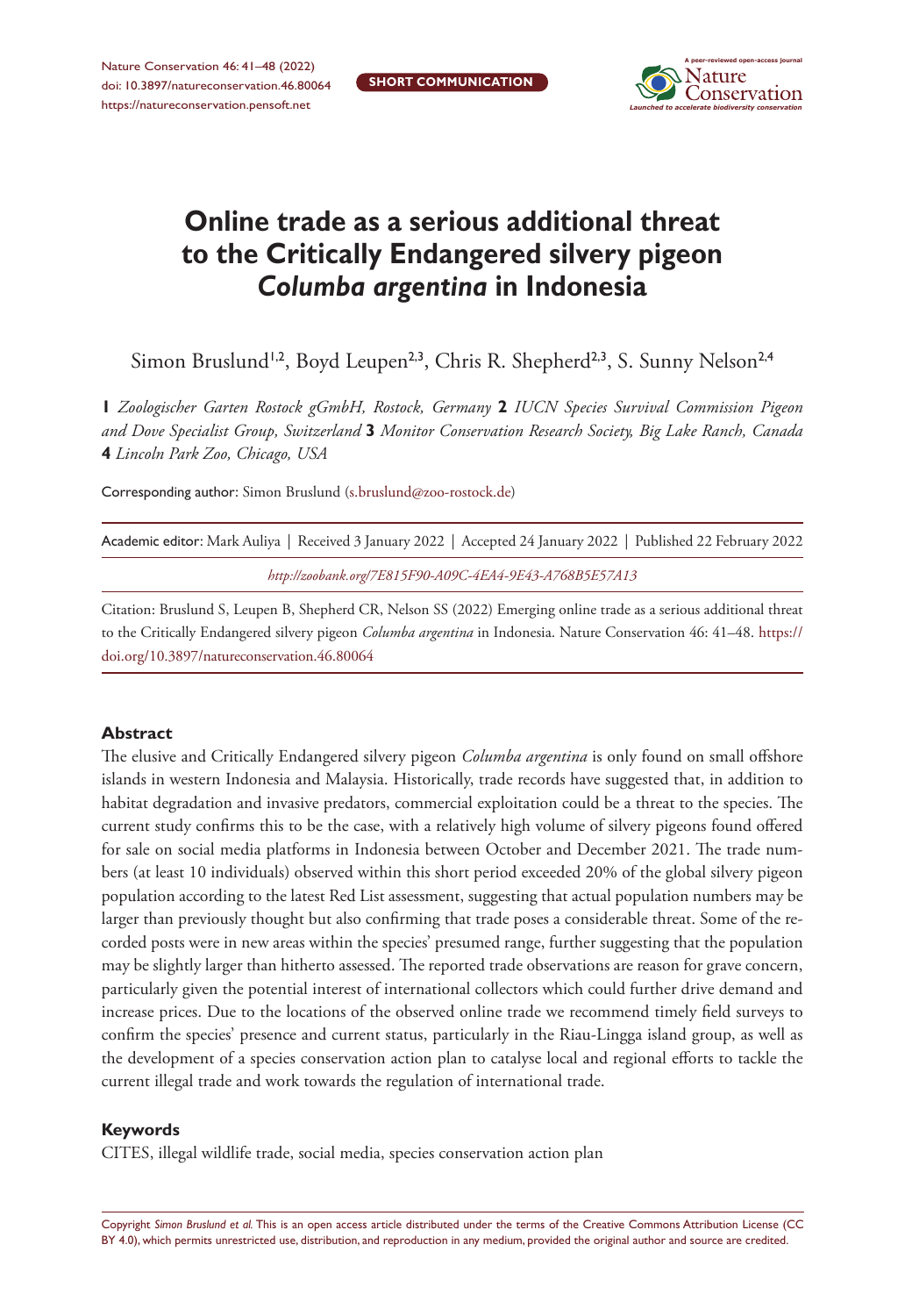# **Distribution and status**

The silvery pigeon *Columba argentina* is found in western Indonesia and Malaysia, exclusively on coastal islands and small archipelagos off Sumatra, Kalimantan, Peninsular Malaysia and Sarawak. The proximity of the species' suggested range to Singapore and Brunei makes occurrence in either country plausible but no current or historical records could be found (Collar et al. 2001; Yong 2009; BirdLife International 2019). Recent records of the species are only from islands off the west coast of Sumatra, including Simeulue, Nias and the Mentawai islands (Yong 2009; Eaton and Rossouw 2011; Svensson and Yong 2016; Rheindt et al. 2020; M. Iqbal pers. comm. 2021). There are no recent reports of sightings in other parts of the species' range, including the Riau-Lingga island group between Singapore and the south-east coast of Sumatra, and Natuna off West Kalimantan.

The silvery pigeon has been assessed as Critically Endangered by the IUCN Red List of Threatened Species (hereafter Red List) since 2000 (BirdLife International 2019). Until the late 2000s, the species was speculated to be extinct following a 70-year absence of definite records (Svensson and Yong 2016). The entire silvery pigeon population is currently estimated to consist of 1–49 individuals (BirdLife International 2019). However, considering possible misidentification of silvery pigeons during past population surveys in which the species may have been mistaken for the sympatric and superficially similar pied imperial pigeon *Ducula bicolor*, actual population numbers may be higher than previously thought. Recent surveys have already identified further remnant populations and made suggestions to revise the population estimates upwards (Rheindt et al. 2020). These surveys have mostly focused on islands off the west coast of Sumatra (Rheindt et al. 2020; M. Iqbal pers. comm. 2021) and future research on other islands may uncover more birds of the species. The total population is nevertheless anticipated to be small and at risk (BirdLife International 2019). Considering this and the fact that the population is distributed over a relatively large disjunct area, any threats, which include habitat degradation, trade, and the introduction of invasive predators, are a cause for high concern.

# **Legislation**

In 2018, the species received full protection in Indonesia under the Regulation of the Minister of Environment and Forestry No. P.20/MENLHK/SETJEN/KUM.1/6/2018, which it continues to have under the current No. P.106/MENLHK/SETJEN/KUM1.1/12/2018. Any harvest, trade, transportation (including export) or possession of wild-caught silvery pigeons is therefore punishable by law, with penalties of up to IDR100,000,000 (USD6,922 in December 2021) and/or up to five years imprisonment under the Act of the Republic of Indonesia (No.5) of 1990 concerning Conservation of Living Resources and their Ecosystems. Silvery pigeons are also nationally protected in Malaysia but are not known to be protected in other countries. The species is not listed in the Convention on International Trade in Endangered Species of Wild Fauna and Flora (CITES), meaning that international trade is unregulated from a conservation perspective.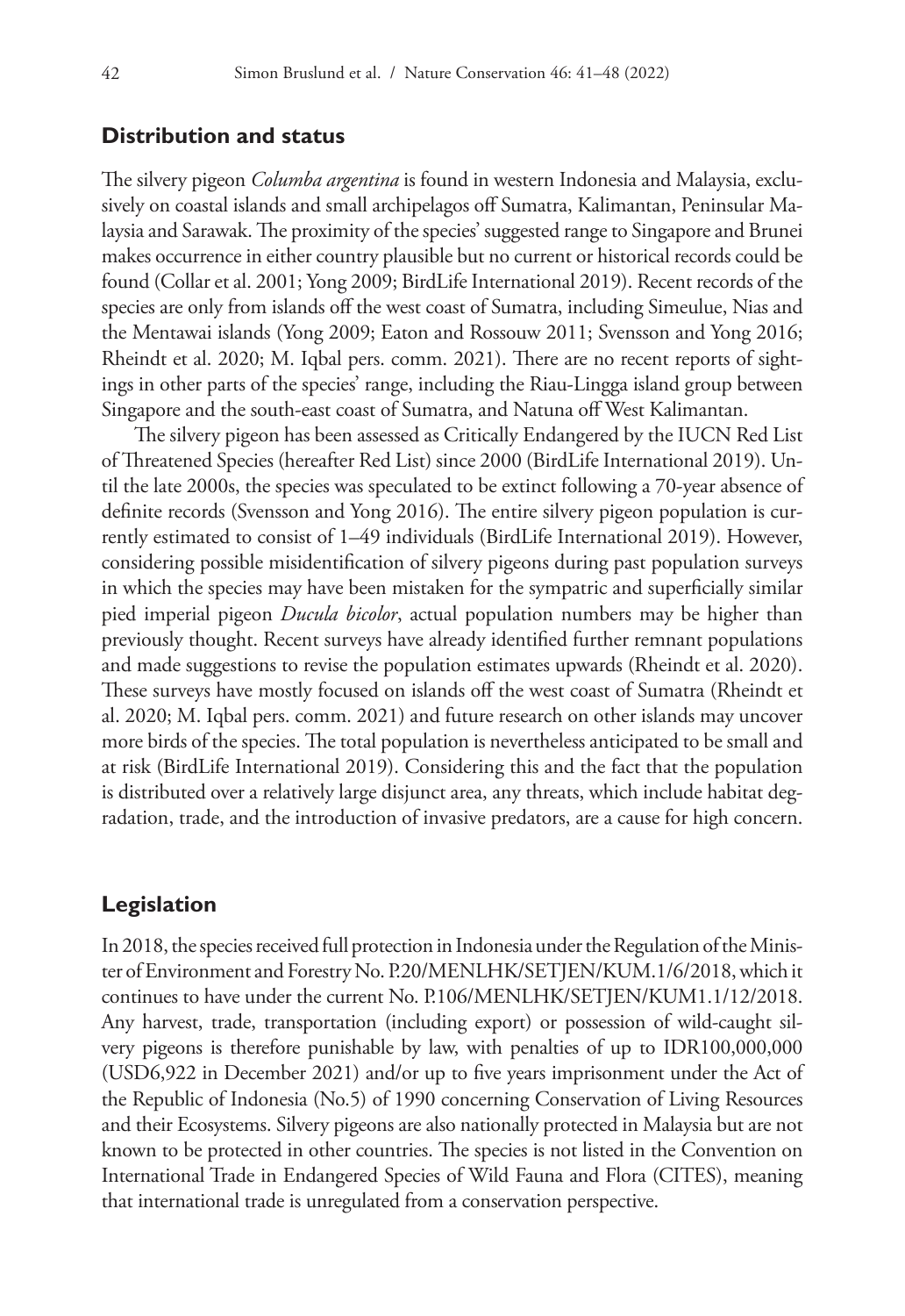While trade and trapping records are scarce, the species has been previously reported in three instances. Nash (1993) recorded an unspecified number of silvery pigeons for sale in Indonesia and Singapore during surveys of bird markets across Southeast Asia between 1991 and 1993. Lee et al. (2009) reported on a photograph of two captive silvery pigeons in a Hong Kong SAR aviary (Lam 2000), but efforts to investigate the fate of these birds or track their origin proved futile (N. Collar pers. comm. 2021). In June 2016, two birds were reportedly trapped in Nias Selatan (South Nias Regency), constituting the first record of the species on Nias island (Svensson and Yong 2016). These two individuals were subsequently placed in an aviary in the Museum Pusaka Nias (Nias Heritage Museum) in Gunungsitoli. In 2019, SB witnessed another case of trapping, reportedly from the West Nias Regency, involving two injured birds which were also placed in the Museum Pusaka Nias by oversight of local authorities.

# **Current trade**

On 2 December 2021, a post advertising two silvery pigeons, including photos and videos (see Fig. 1A), was placed in a closed Indonesian pigeon and dove hobbyist Facebook group. Within a single day, the post had received considerable positive attention with dozens of comments and likes from international users, including from Korea and Qatar, as well as local Indonesian group members. The original post did not mention prices or the location of the birds. After contacting the seller and enquiring about the birds it was found that they were in Padang, Sumatra, with their price being a moderate IDR900,000 (USD63 in December 2021) for the pair including their transport to Java. Padang is a regular port for ships from Siberut island where the species has previously been recorded (Yong 2009). This is not an unusual price asked for rare species sent to collectors in Java, but the asking price does not necessarily suggest a very high current demand (Putri et al. 2021). We also received a video from the seller showing the birds in relatively poor plumage, suggesting a recent capture and/or inappropriate holding conditions (see Fig. 1B).

Following the initial post, other images were posted in the same social media thread showing another captured silvery pigeon in Singkep island in the Riau islands (see Fig. 1D). On further investigation, yet another social media video was discovered that had been posted by a pet shop owner from Bintan island, also in the Riau islands, in October 2021. This video showed a caged group of pied imperial pigeons and green imperial pigeons *Ducula aenea*. Among these birds were at least seven silvery pigeons which were not mentioned by the seller, perhaps due to misidentification (see Fig. 1C, Suppl. material 1–4). From the two latter sources four videos were secured. These were posted between 6 October and 22 December 2021 and appear to have been recorded in three different locations (see Fig. 1C, E, Suppl. materials 1–4).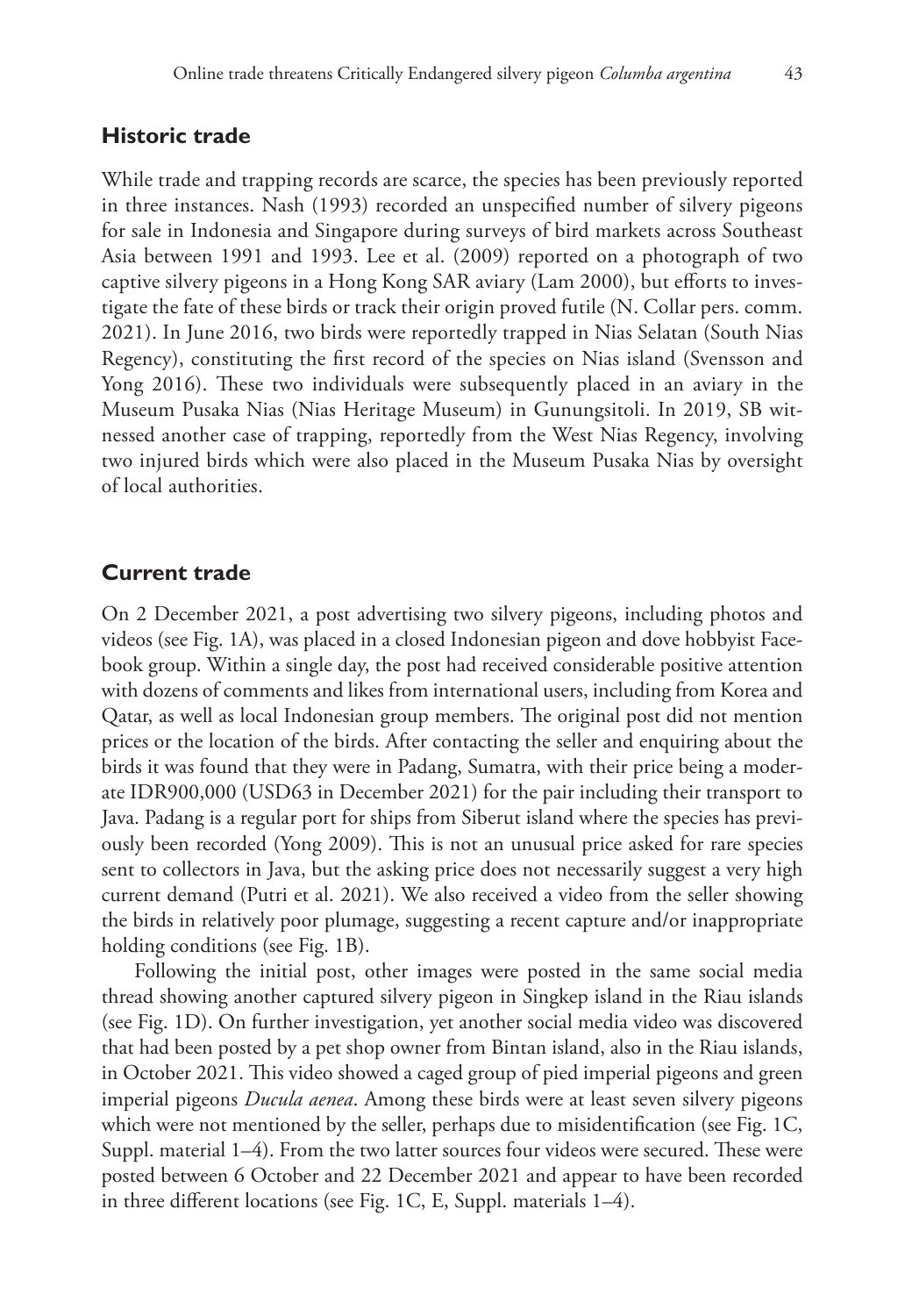

Figure 1. Screenshots of social media posts offering silvery pigeons between October and December 2021 **A** initial post discovered **B** screenshot of a video provided by a seller from Padang (province of West Sumatra) showing one of the two silvery pigeons from the initial post (1A) **C** screenshot of one of two videos posted by a seller in Bintan island (Riau archipelago, Indonesia); the videos from this setting are poor in quality and show 7‒10 silvery pigeons in a cage with a larger group of pied imperial pigeons and one green imperial pigeon **D** image from a comment to the initial post (1A), from Singkep island (Lingga archipelago, Indonesia), showing an additional silvery pigeon. A further video posted by this person shows a single silvery pigeon with a larger group of pied imperial pigeons in a cage, potentially the same bird as in 1D (see Suppl. material 1–4) **E** screenshot of a video posted in December 2021 showing a single silvery pigeon with a group of green imperial pigeons and three pied imperial pigeons in a cage in Bintan island posted by the same person as in 1C but seem to be in a different setting (see Suppl. material 1–4).

These recent observations of at least 10 silvery pigeons advertised for sale on social media platforms by three different Indonesian vendors within a short period of time between October and December 2021 are of grave concern. Considering the species' conservation status and population size, any trapping for trade must be considered a serious threat to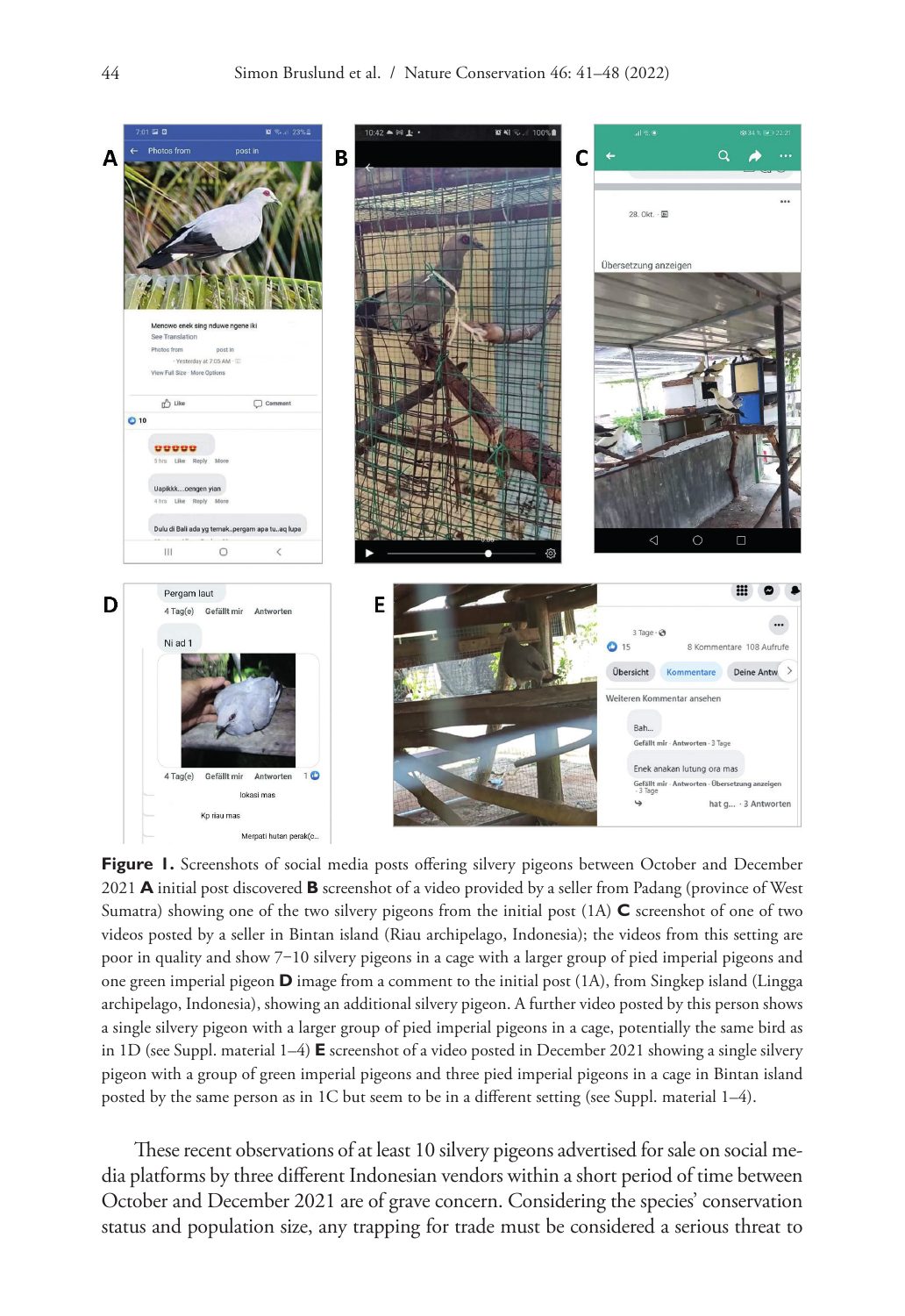the survival of the species (Lee et al. 2009; Eaton et al. 2015). In addition to depleting local populations, commercial illegal exploitation may disrupt the natural connectivity between subpopulations by eliminating individual "stepstone populations" between breeding colonies, which would further threaten these rare birds. If trade interests continue to intensify domestically and/or abroad, the risk trade poses will increase even further.

Although some limited historical trade, including internationally, has been reported (Lee et al. 2009), no successful captive breeding of silvery pigeons has ever been reported and there is currently no indication of captive populations existing outside of Indonesia. This is significant as some regions already have regulations in place that would prevent legal imports of the species, e.g., the US Lacey Act and the EU Import Ban on Wild Birds. However, once birds enter such regions through illegal border crossings, there is no legislation in place to curb commercial exploitation within those regions (Heinrich et al. 2021).

## **Recommendations**

Organisations in Indonesia monitoring and investigating the trade in birds should be aware of silvery pigeons in trade and report observations to the relevant authorities such as the BKSDA Balai Konservasi Sumber Daya Alam (Indonesian Nature Conservation Agency) and other organisations monitoring the bird trade. Coordinated efforts to raise awareness of this issue should be prioritised.

The relevant authorities in Indonesia are encouraged to deter the illegal exploitation of silvery pigeons by taking strong action against anyone found poaching, trading, buying or illegally keeping silvery pigeons.

Given the species has been observed historically in international trade in Singapore and in a private collection in Hong Kong, and knowing that other protected species from Indonesia are smuggled and trafficked into other parts of the world for private collections and for commercial exploitation (Nijman and Stoner 2014; Heinrich et al. 2021), listing the silvery pigeon immediately in Appendix III of CITES, and proposing a listing in Appendix I, would help prevent further international trade in illegally sourced birds. A CITES Appendix III listing can be realised unilaterally by any range country and would allow for better documentation and monitoring of international trade in the period leading up to a possible CITES Appendix I listing which would prohibit any commercial trade in the species. Additionally, pied imperial pigeons should also be considered for a CITES II listing due to their resemblance to silvery pigeons (see Article II, paragraph 2b of the Convention (CITES 1973) and Annex 2b, paragraph A of Resolution Conf. 9.24 (Rev. CoP17) (CITES 2016)). In addition to immediate documentation and legal protection, a CITES listing would bring muchneeded attention to the conservation of the silvery pigeon and may also help promote the enforcement of existing national legislation to protect the species in Indonesia.

The apparently increasing online trade and international attention is a cause of great concern. It is feared that, when trade moves from being localised and opportunistic towards being specialised and targeted, there will be a plausible risk of the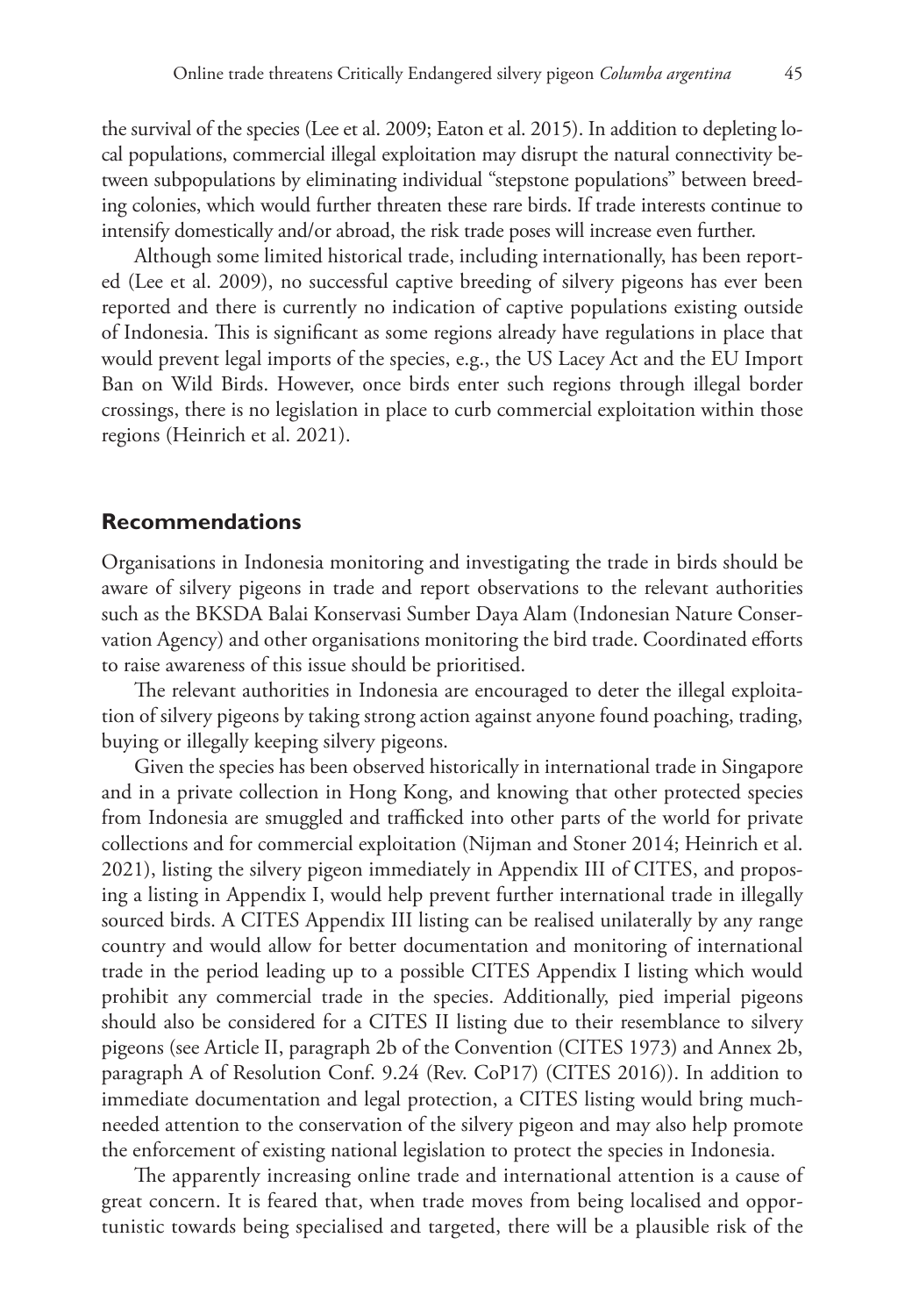trade volume increasing. The illega online trade has proven to be resilient against law enforcement and current COVID-19 restrictions (Morcatty et al. 2021). We anticipate that prices within Indonesia will increase. We also anticipate that subsequent to the new trade activities documented here, silvery pigeons will be entering the international trade spheres imminently and are likely to appear in unregulated trade incidents involving specialised collectors in Asia, Europe, and Middle East. These regions can also make use of national or regional regulations such as Annex B or C listings under the EU Wildlife Trade Regulations to reduce any demand for this Critically Endangered species.

We recommend that plausible sites, particularly within the Riau-Lingga island group, be thoroughly surveyed for the presence of silvery pigeons and urge that a strategy in the form of a species action plan, involving all relevant stakeholders, be developed to support enforcement efforts where illegal trade in silvery pigeons is detected. Additionally, protocols for release or for placement in conservation breeding centres should be created. Organisations monitoring the bird trade should be vigilant and openly share reports on all observations of trade in this species with the relevant authorities, international conservation agencies and the IUCN SSC Pigeon and Dove Specialist Group.

#### **Acknowledgements**

We are grateful to Jochen Menner for reporting an online trade event and bringing attention to this issue. James Eaton and Mohamad Iqbal as species experts verified the species identification and provided valuable feedback on the early manuscript. We are also grateful for the constructive feedback from Nigel Collar and Vincent Nijman which improved the manuscript and underlined the importance of these observations.

### **References**

- BirdLife International (2019) *Columba argentina*. The IUCN Red List of Threatened Species 2021: e.T22690195A155300126. [https://dx.doi.org/10.2305/IUCN.UK.20193.RLTS.](https://dx.doi.org/10.2305/IUCN.UK.20193.RLTS.T22690195A155300126.en) [T22690195A155300126.en](https://dx.doi.org/10.2305/IUCN.UK.20193.RLTS.T22690195A155300126.en) [Accessed on 05.12.2021]
- CITES (1973) Text of the Convention. Available at: Convention on International Trade in Endangered Species of Wild Fauna and Flora | CITES.
- CITES (2016) Resolution Conf. 9.24 (Rev. CoP17) Criteria for amendment of Appendices I and II.<https://cites.org/sites/default/files/document/E-Res-09-24-R17.pdf>
- Collar NJ, Andreev AV, Chan S, Crosby MJ, Subramanya S, Tobias JA (2001) Threatened birds of Asia: the BirdLife International Red Data Book. (Third edition, part 3). BirdLife International, Cambridge.
- Eaton J, Rossouw J (2011) Little-known Asian bird: Silvery Pigeon *Columba argentina* on Simeulue and the Batu islands, Sumatra, Indonesia. BirdingASIA 15: 78–79.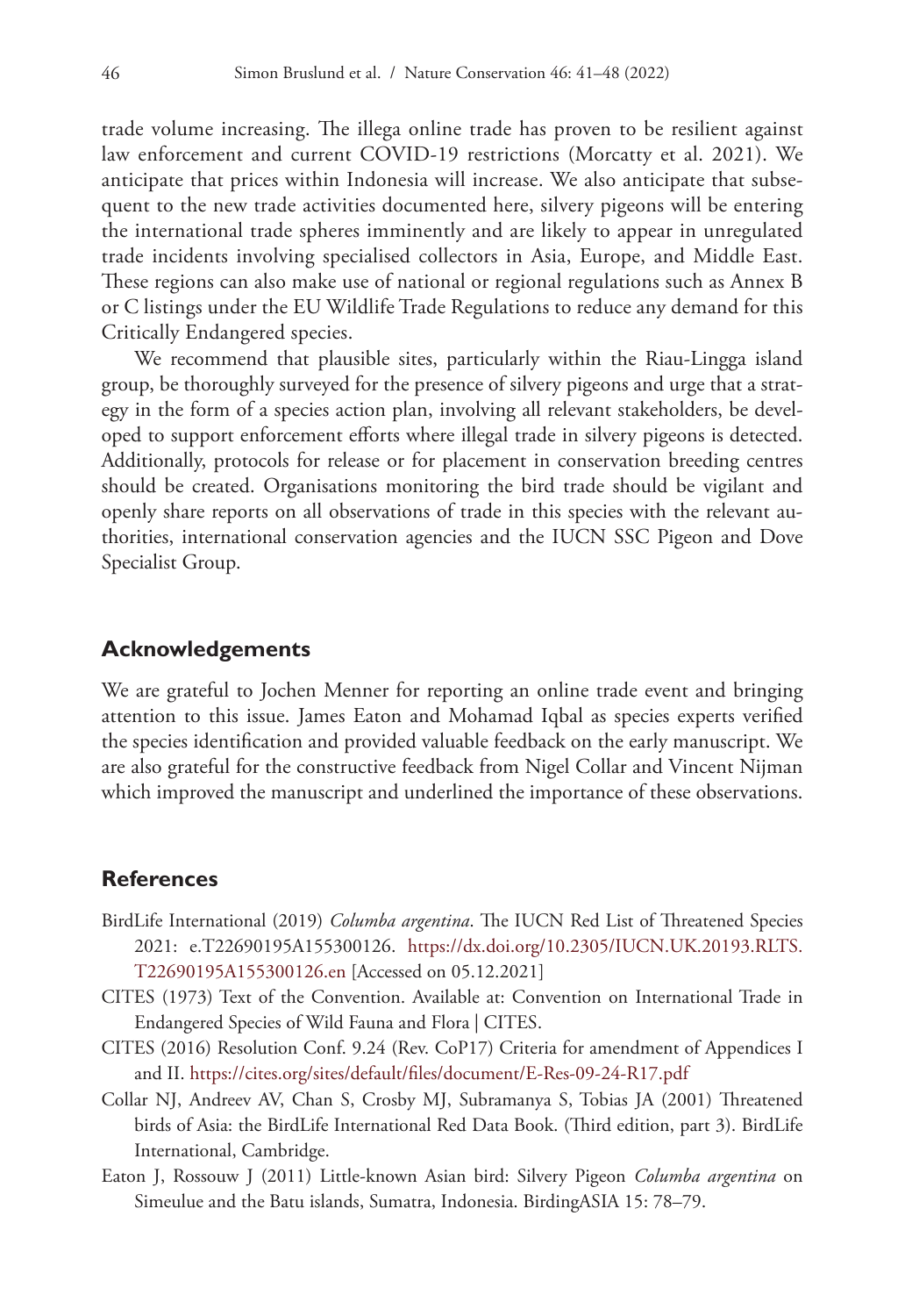- Eaton JA, Shepherd CR, Rheindt FE, Harris JBC, van Balen SB, Wilcove DS, Collar NJ (2015) Trade-driven extinctions and near-extinctions of avian taxa in Sundaic Indonesia. Forktail 31: 1–12.
- Heinrich S, Leupen BTC, Bruslund S, Owen A, Shepherd CR (2021) A case for better international protection of the Sumatran Laughingthrush (*Garrulax bicolor*). Global Ecology and Conservation 25: e01414. <https://doi.org/10.1016/j.gecco.2020.e01414>
- Lam C (2000) Borneo Bird Images: Silvery Pigeon. [http://www.borneobirdimages.com/bird/](http://www.borneobirdimages.com/bird/silvery_pigeon/6147) [silvery\\_pigeon/6147](http://www.borneobirdimages.com/bird/silvery_pigeon/6147)
- Lee MT, Yong DL, Ong TP (2009) A photographic record of Silvery Pigeon *Columba argentina* from the Mentawai Islands, Indonesia, with notes on identification, distribution and conservation. Bulletin of the British Ornithologists' Club 129(3): 122–128.
- Morcatty TQ, Feddema K, Nekaris KAI, Nijman V (2021) Online trade in wildlife and the lack of response to COVID-19. Environmental Research 193: e110439. [https://doi.](https://doi.org/10.1016/j.envres.2020.110439) [org/10.1016/j.envres.2020.110439](https://doi.org/10.1016/j.envres.2020.110439)
- Nash SV (1993) Sold for a song: the trade in Southeast Asian non-CITES birds. TRAFFIC, Cambridge.
- Nijman V, Stoner S (2014) Keeping an ear to the ground: Monitoring the trade in earless monitor lizards. TRAFFIC, Petaling Jaya, Malaysia.
- Putri FK, Alicia F, Noven HJ, Sholiqin M, Himawan W, Javarendra RA, Liza N, Partasasmita R, Iskandar J, Naim DMD, Setyawan AD (2021) Conservation implication and traditional ecological knowledge on trading bird: A case study in Depok bird market in Surakarta, Central Java, Indonesia. Biodiversitas Journal of Biological Diversity 22(12): 5636–5648.
- Rheindt FE, Gwee CY, Baveja P, Ferasyi TR, Nurza A, Rosa TS, Haminuddin (2020) A taxonomic and conservation re-appraisal of all the birds on the island of Nias. The Raffles Bulletin of Zoology 68: 496–528.
- Svensson B, Yong DL (2016) First record of the Critically Endangered Silvery Pigeon *Columba argentina* from Nias Island, Sumatra, Indonesia. BirdingASIA 26: 73–75.
- Yong DL (2009) Notes on the status and identification of the Silvery Pigeon *Columba argentina*. BirdingASIA 11: 53–58.

# **Supplementary material 1**

### **Video 1**

Authors: Simon Bruslund, Boyd Leupen, Chris R. Shepherd, S. Sunny Nelson Data type: multimedia

Explanation note: Observations of silvery pigeons in trade.

Copyright notice: This dataset is made available under the Open Database License [\(http://opendatacommons.org/licenses/odbl/1.0/](http://opendatacommons.org/licenses/odbl/1.0/)). The Open Database License (ODbL) is a license agreement intended to allow users to freely share, modify, and use this Dataset while maintaining this same freedom for others, provided that the original source and author(s) are credited.

Link: [https://doi.org/10.3897/natureconservation.46.80064.suppl1](https://doi.org/%18.suppl1)